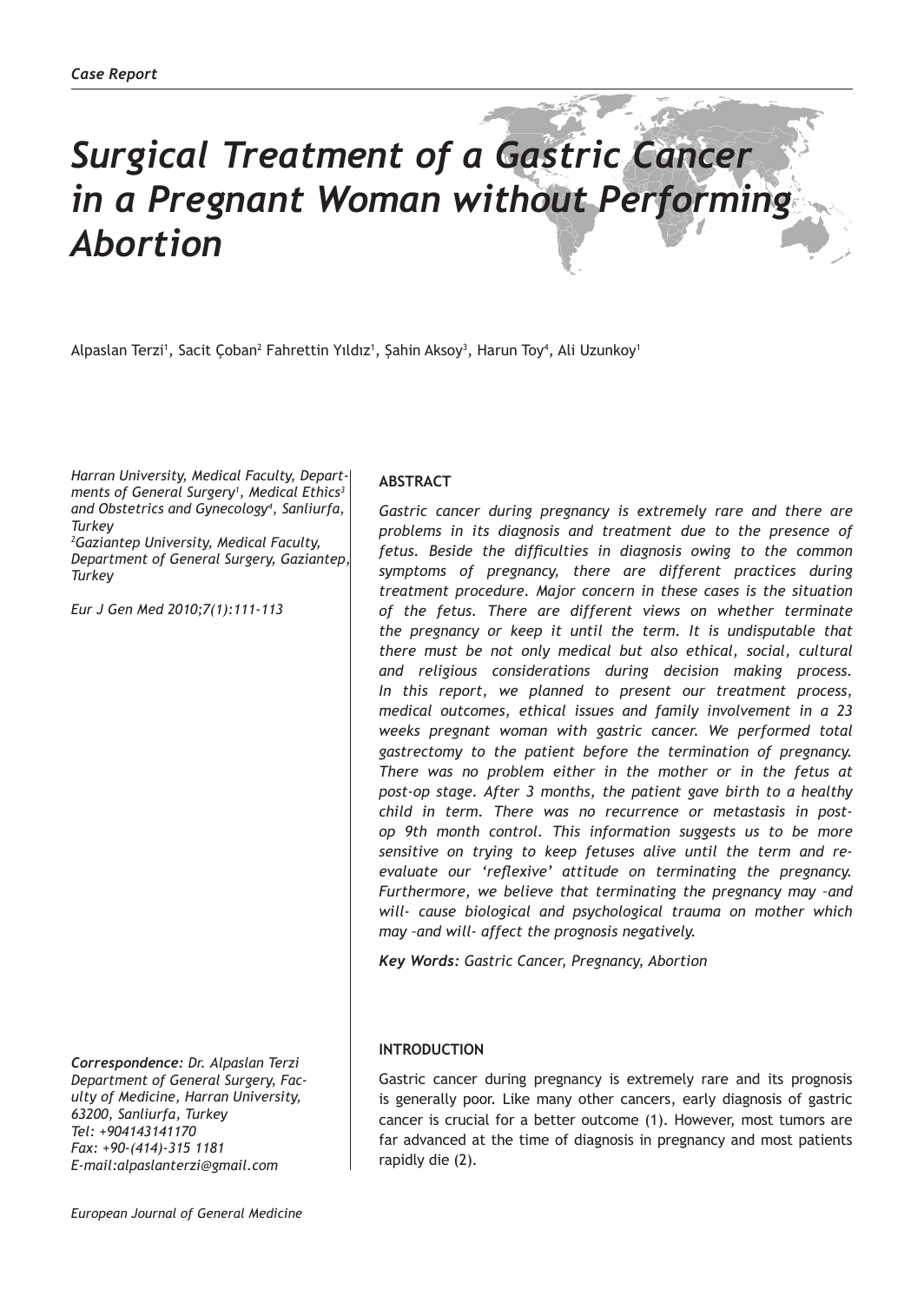The diagnosis of gastric cancer in pregnancy is difficult, because early symptoms are usually misinterpreted as the common pregnancy-induced nausea, mild epigastric pain, fullness, etc. (3).

# **CASE**

A 37 years old female patient applied to our clinic with lack of appetite, early fullness, vomiting. Patient was 6 months pregnant in her admittance. However, she had not gain any weight within last 6 months despite the pregnancy. The patient had linked all other symptoms to her pregnancy. A tumor extending from corpus to the antrum region of the stomach was observed in the endoscopic examination. The patient was diagnosed as gastric signet cell cancer by the histopathological examination. Pregnancy was dated as 23 weeks in obstetric ultrasound examination. Everything was normal with the fetus. There was no abnormal finding other then thickness in gastric wall on abdominal ultrasound examination. The patient was informed about her condition and advised for the termination of the pregnancy. However, the patient did not agree to terminate the pregnancy and surgery was planned without termination. Laparotomy revealed a 5x6 cm. size subseros tumor at the junction of corpus and gastric antrum. Total gastrectomy and Roux-NY eusophagojejunostomy was performed. There was no peroperative complication. Routine obstetric controls were done and everything was normal with the baby and the mother. The patient was discharged from the hospital in post-op 12th day without any complains and gave birth to a healthy child in term. Everything was normal with her until post-op 9th month. The patient was hospitalized in post-op 10th month for iron deficiency anemia. All the screening procedures were performed and there was no relapse sign or metastasis. We were informed that the patient died post-op 14th month.

## **DISCUSSION**

Since pregnancy in gastric cancer patients are rather rare, there is very limited information in literature on these cases. The largest series was presented by Ueo et al. in 1991 where they had 61 cases (1). There are also some case reports which were presented by Scharl et al and Jaspers et al. (2,3). Due to the lack of the literature, many issues need to be discussed on these cases. The prognosis of gastric cancer with pregnancy is generally considered as poor. And the reason for it is the late diagnosis of the cases. However, the information is very limited about early stage gastric cancers in pregnancy.

In these cases, the key point is the condition of the

fetus. The stage of pregnancy determines how we shall act. Ueo et al. suggested a guideline regarding to the termination of pregnancy (1). They, briefly, recommended the termination of pregnancy in these cases until 25 weeks. According to the suggested guideline, in early pregnancy, termination must be discussed to allow optimal treatment. In advanced gastric cancers diagnosed in the first trimester, like ours, the standard approach is palliative chemotherapy following termination of pregnancy. Thus, the patient's pregnancy was terminated before the chemotherapy. Beyond 24 weeks of gestation, the decision depends on the stage of gastric cancer. If the cancer is advanced and considered resectable, immediate resection of the gastric cancer is recommended despite the risk to the fetus. After week 30, the fetus is suggested to be delivered followed by radical operation on the gastric cancer (1).

As we have mentioned above, our case was 23 weeks pregnant and the pregnancy was not terminated because of the patient's refusal. We applied all the surgical procedures without any limitation due to the pregnancy. Ueo et al. suggest termination but, in these cases it is always a surgical and a psychological trauma for the patient and her family. Abortion has always been a moral dilemma for the patients and the doctors. Bioethics literature is full of articles and books which discusses pros and cons of the termination of pregnancy (4-8). In case of the termination of pregnancy, the ethical positions are very much related to how one see the moral status of a fetus or an embryo. Even the people who are prolife –against abortion- support the idea to terminate pregnancy if the continuation of pregnancy becomes a thread to mother's life. Therefore, termination of pregnancy in a cancer patient seems morally unproblematic. However, it is still a very hard decision to make.

The 'famous' four principles of bioethics, namely beneficence, non-malfeasance, respect to autonomy and justice (9) provide help in many ethical dilemmas in clinical settings. There is not a consensus which principle should be prioritized in cases where these principles are contradicting to each other. It is commonly accepted in western societies that 'respect to autonomy' is the most important principle that a health care professional should follow. In our case, although the information in the medical literature had suggested abortion, the legal regulation in Turkey allows the termination in these conditions (10) and the rulings of Islamic authorities permits abortion, we informed the patient in detail and leave the decision to the family. At first look, although it